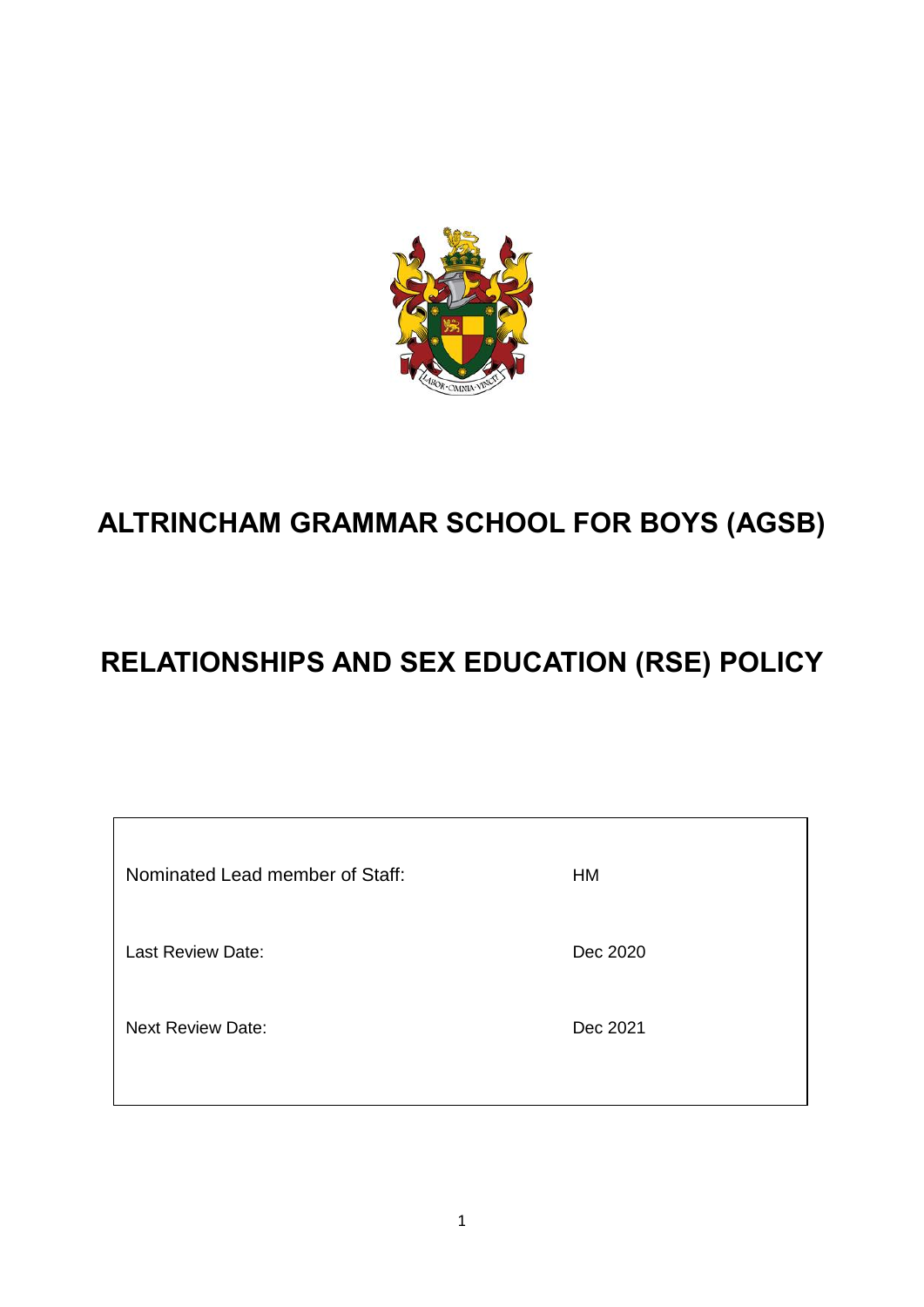## **CONTENTS**

| 1. | <b>Introduction</b>                                            | page 3      |
|----|----------------------------------------------------------------|-------------|
|    | 2. What is relationships and sex education (RSE)?              | page 3      |
|    | 3. Statement of intent, principles and values framework of RSE | pages 3/4   |
|    | 4. The main elements and intended outcomes of RSE              | pages $4/5$ |
|    | 5. How is RSE taught at AGSB?                                  | pages 5/6   |
|    | 6. Special educational needs and disabilities (SEND)           | pages 6/7   |
|    | 7. Sexual orientation and gender identity                      | page 7      |
|    | 8. Working with parents and the rights of parents              | page 7      |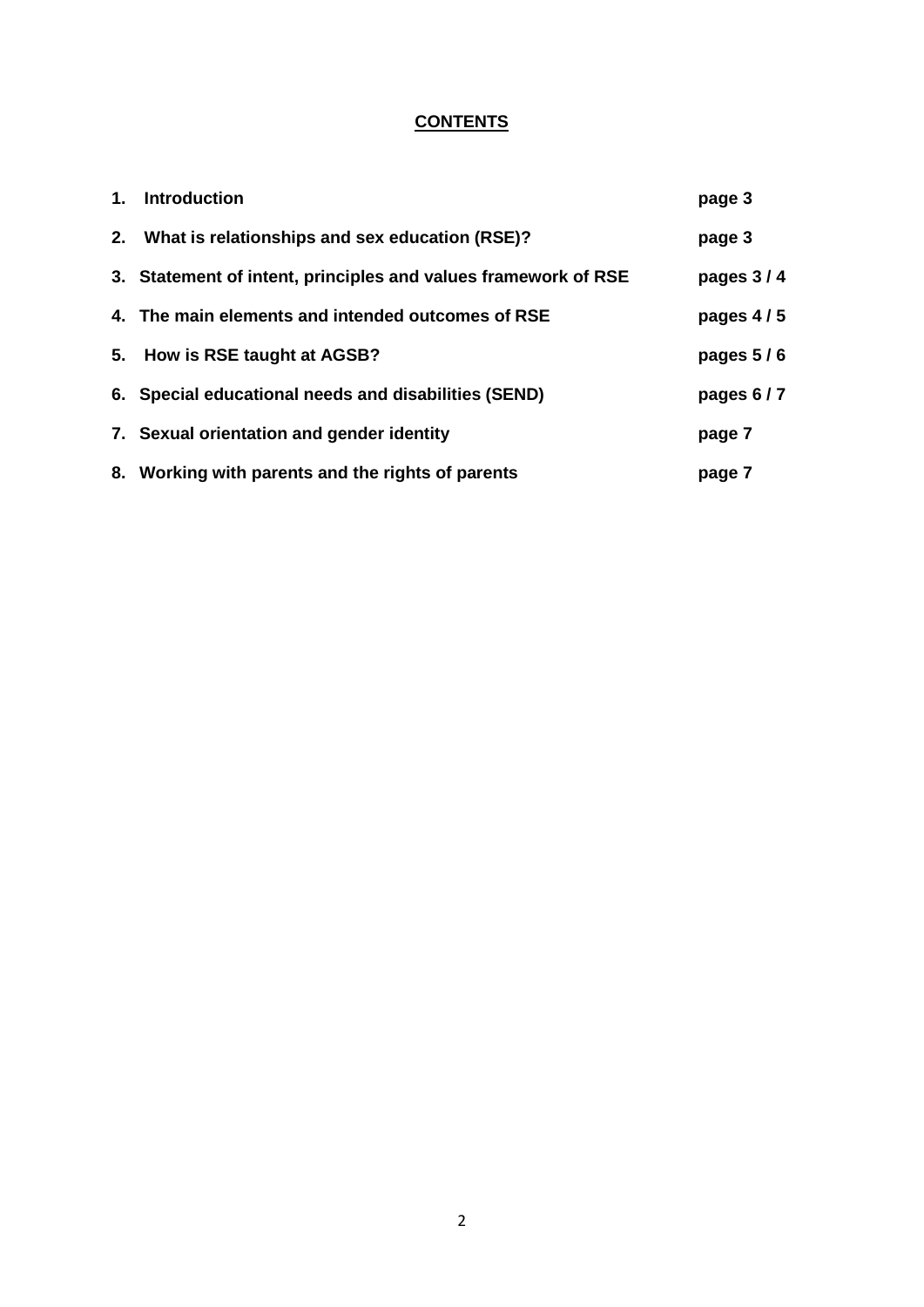### **1. Introduction**

1.1 This policy has been written with reference to the following documents:

- *Sex and Relationship Education Guidance,* DfEE, 0116/2000
- *Sex and relationships education (SRE) for the 21<sup>st</sup> century Brook, PSHE Association and* Sex Education Forum, 2014
- *Policy Statement: Relationships Education, Relationships and Sex Education, and Personal, Social, Health and Economic Education,* DfE, 2017
- *Relationships Education, Relationships and Sex Education (RSE) and Health Education, DfE* Draft for consultation, July 2018
- *Relationships Education, Relationships and Sex Education, and Health Education in England, DfE, Feb 2019*
- *Relationships education, relationships and sex education (RSE) and health education. DfE, June 2019*
- *Plan your relationships, sex and health curriculum, DfE, Sept 2020*
- *Safeguarding and Child Protection Policy,* AGSB
- *Special Educational Needs and Disability Policy,* AGSB

The policy should be read alongside these documents, and also guidelines from the PSHE Association.

1.2 This policy, together with its accompanying procedures and guidance, covers the school's approach to Relationships and Sex Education (RSE) and applies to all the students, staff, health professionals, visiting speakers and support workers who are involved in the delivery of RSE within the school together with parents, governors and the school community. The policy has been approved by AGSB Senior Leadership Team (SLT), the Head Teacher and the Governing Body and will be made available to parents and the wider school community through the school website.

#### **2. What is relationships and sex education (RSE)?**

Relationships and sex education is learning about the emotional, social and physical aspects of growing up, relationships, sex, human sexuality and sexual health. It is about understanding the importance of stable and loving relationships, respect, love and care. It involves acquiring knowledge and understanding, developing personal and social skills and forming positive and respectful beliefs, values and attitudes.

#### **3. Statement of intent, principles and values framework of RSE**

AGSB believes that RSE should:

- adopt a whole-school approach;
- be both culturally appropriate and inclusive of all pupils;
- ensure that young people's views are actively sought and listened to;
- be made relevant to pupils at each stage in their development and maturity;
- be inclusive of difference: gender identity; sexual orientation; disability; diversity; ethnicity; culture; age; religion or belief or other life experience;
- promote equality in relationships, recognise and challenge gender inequality and reflect the different needs and experiences of boys and girls;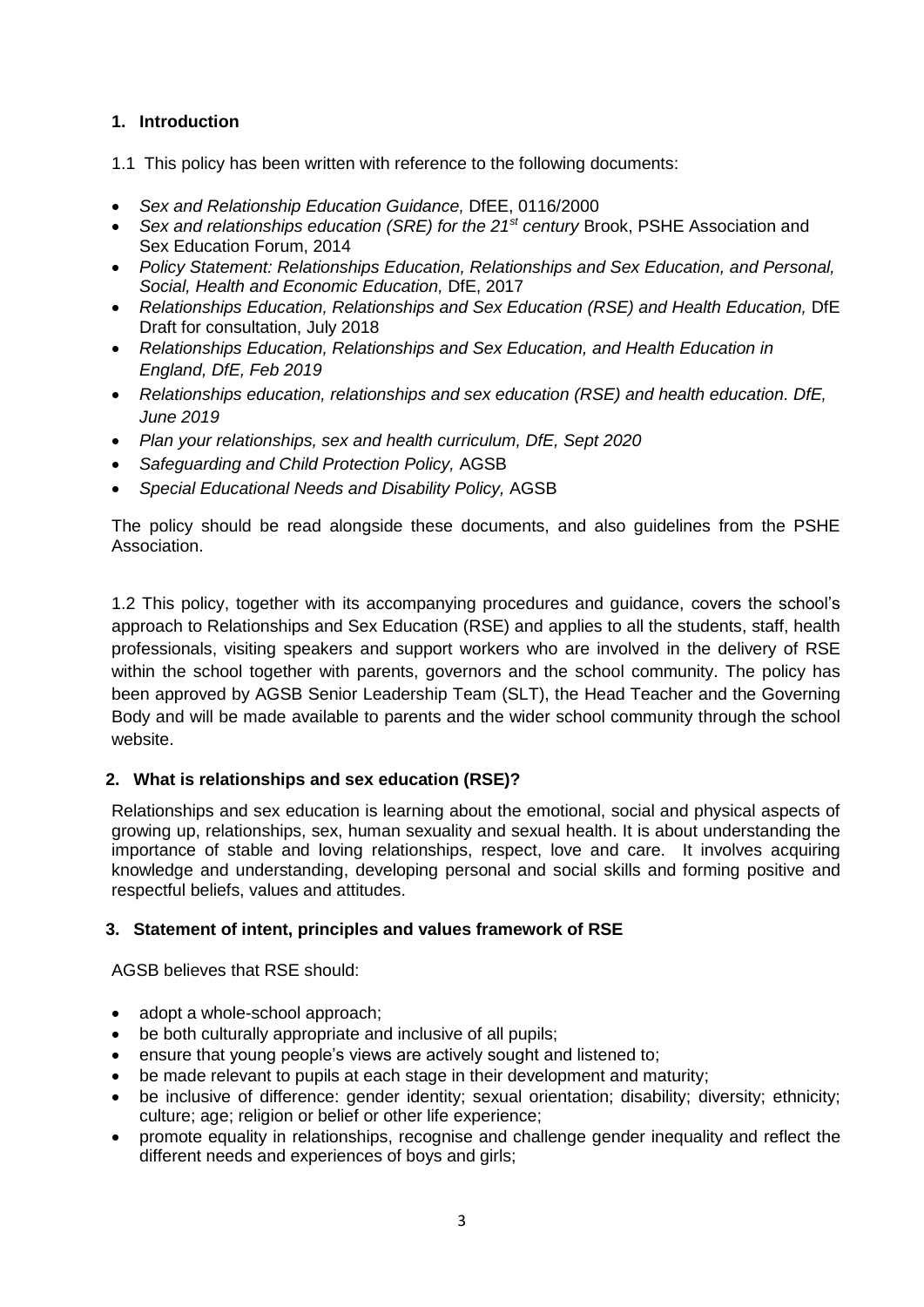- help pupils understand a range of views and beliefs about relationships and sex in society including some of the mixed messages about gender, sex and sexuality from different sources including the media;
- encourage pupils and teachers to share and respect each other's views. We are aware of different approaches to sexual orientation, without promotion of any particular family structure.
- recognise that parents are the key people in teaching their children about relationships, sex and growing up. We aim to work in partnership with parents and pupils, consulting them about the content of programmes of study.
- recognise that the wider community has much to offer and we aim to work in partnership with health professionals, social workers, peer educators and other mentors or advisers.

RSE contributes to:

- a positive ethos and environment for learning;
- safeguarding pupils (Children Act 2004), promoting their emotional wellbeing, and improving their ability to achieve in school;
- a better understanding of diversity and inclusion, a reduction in gender-based and homophobic prejudice, bullying and violence and an understanding of the difference between consenting and exploitative relationships;
- helping pupils keep themselves safe from harm, both on and offline, enjoy their relationships and build confidence in accessing services if they need help and advice;
- reducing early sexual activity, teenage conceptions, sexually transmitted infections, sexual exploitation and abuse.

Adapted from *Sex and relationships education (SRE) for the 21st century,* 2014

#### **4. The main elements and intended outcomes of RSE**

Relationships and Sex Education has three main elements and the intended outcomes of the SRE programme for our pupils are:

#### *Attitudes and Values*

- learning the importance of values, individual conscience and moral considerations;
- learning the value and significance of family life, marriage, and stable and loving relationships for the nurture of children;
- learning the value of respect, love and care;
- exploring, considering and understanding moral dilemmas;
- developing critical thinking as part of decision-making;

#### *Personal and Social Skills*

- learning to manage emotions and relationships confidently and sensitively;
- developing self-respect and empathy for others;
- learning to make choices based on an understanding of difference and with an absence of prejudice;
- developing an appreciation of the consequences of choices made;
- managing conflict;
- learning how to recognise and avoid exploitation and abuse.

### *Knowledge and Understanding*

• learning and understanding physical development at appropriate stages;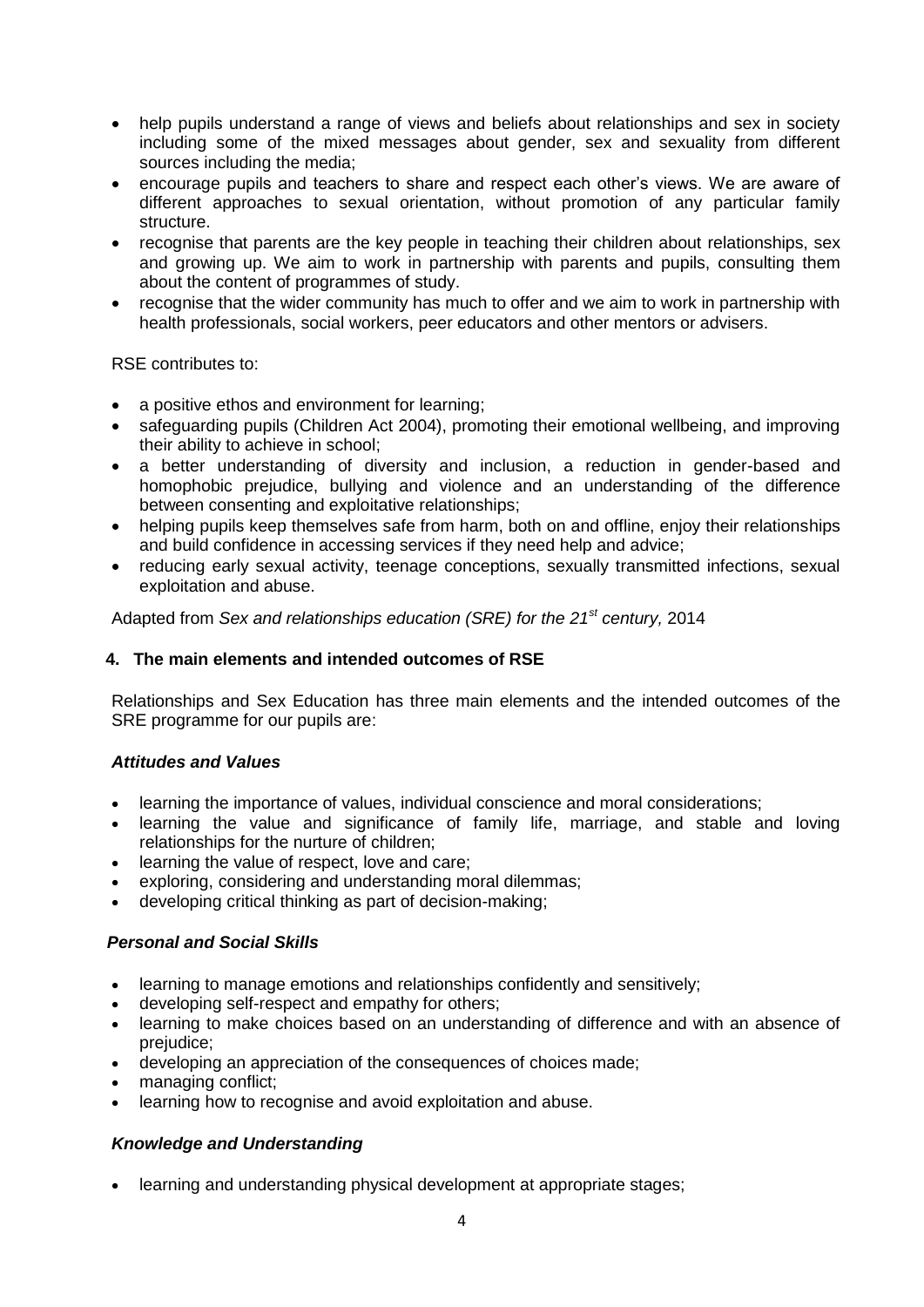- understanding human sexuality, reproduction, sexual health, emotions and relationships;
- learning about contraception and the range of local and national sexual health advice, contraception and support services;
- learning the reasons for delaying sexual activity, and the benefits to be gained from such delay;
- understanding how the law applies to sexual relationships;
- understanding the responsibilities of parenthood.

*(Sex and Relationship Education Guidance*, DfEE, 0116/2000)

#### **5. How is RSE taught at AGSB?**

5.1 Factual elements of RSE are taught as part of the Science National Curriculum and lessons are delivered by staff within the science department. At key stages 3 and 4 this includes teaching about reproduction in humans, the structure and function of the male and female reproductive systems, menstrual cycles, gametes, fertilisation, gestation, birth and sexually transmitted infections (STIs) including HIV/AIDS.

These factual elements are also revisited and addressed within RSE / Personal, social, health and economic education (PSHE) at KS3. In these sessions emphasis is placed upon addressing the pupils' questions and concerns raised by the biological and psychological facts and changes, for example exploring the effect of puberty upon friendships and managing feelings and emotions associated with those experiences.

Some issues relevant to RSE, and perspectives upon those issues, are also explored within the subject of Philosophy and Ethics (P & E). In P & E we look at gender stereotypes; challenging discrimination with regard to same sex relationships; homophobia; sexism and misogyny. P&E teaching is concerned with the development of critical thinking skills which are needed to make informed and rational decisions (see *Attitudes and Values* section 4).

5.2 Other aspects of RSE are embedded within the wider framework and context of PSHE at KS3 and KS4. RSE lessons are delivered as part of a planned PSHE programme of study in each year group and cover a wide range of topics such as healthy and unhealthy relationships; equality; respect; gender identity; rights; consent; sexting; grooming; responsibilities to others; male sexual / reproductive health e.g. testicular and prostate cancer; negotiation and communication skills; accessing services and support.

5.3 The PSHE team deliver RSE lessons with support from the Head of PSHE, other specialists and/or professionals where appropriate. Some teachers may need support and/or training to overcome any anxieties or embarrassment to deliver the programme sensitively and effectively. The personal beliefs and attitudes of teachers should not influence the teaching of relationships and sex education within the PSHE framework. More experienced or specialist teachers will support staff who may be uncomfortable with, or lack confidence in, teaching certain aspects of the curriculum. The Head of PSHE will assist with the planning or delivery of lessons as required.

Staff are supported in their teaching by detailed schemes of work which are available on Office 365. The RSE programme is taught through a range of teaching methods and interactive activities. Teaching materials, images and resources used to support the teaching of RSE are designed to be appropriate and differentiated in order to take into account the needs, age, emotional maturity, religious and cultural backgrounds of the pupils. High quality resources (approved by the PSHE Association) are used to support the provision and are reviewed and updated on a regular basis.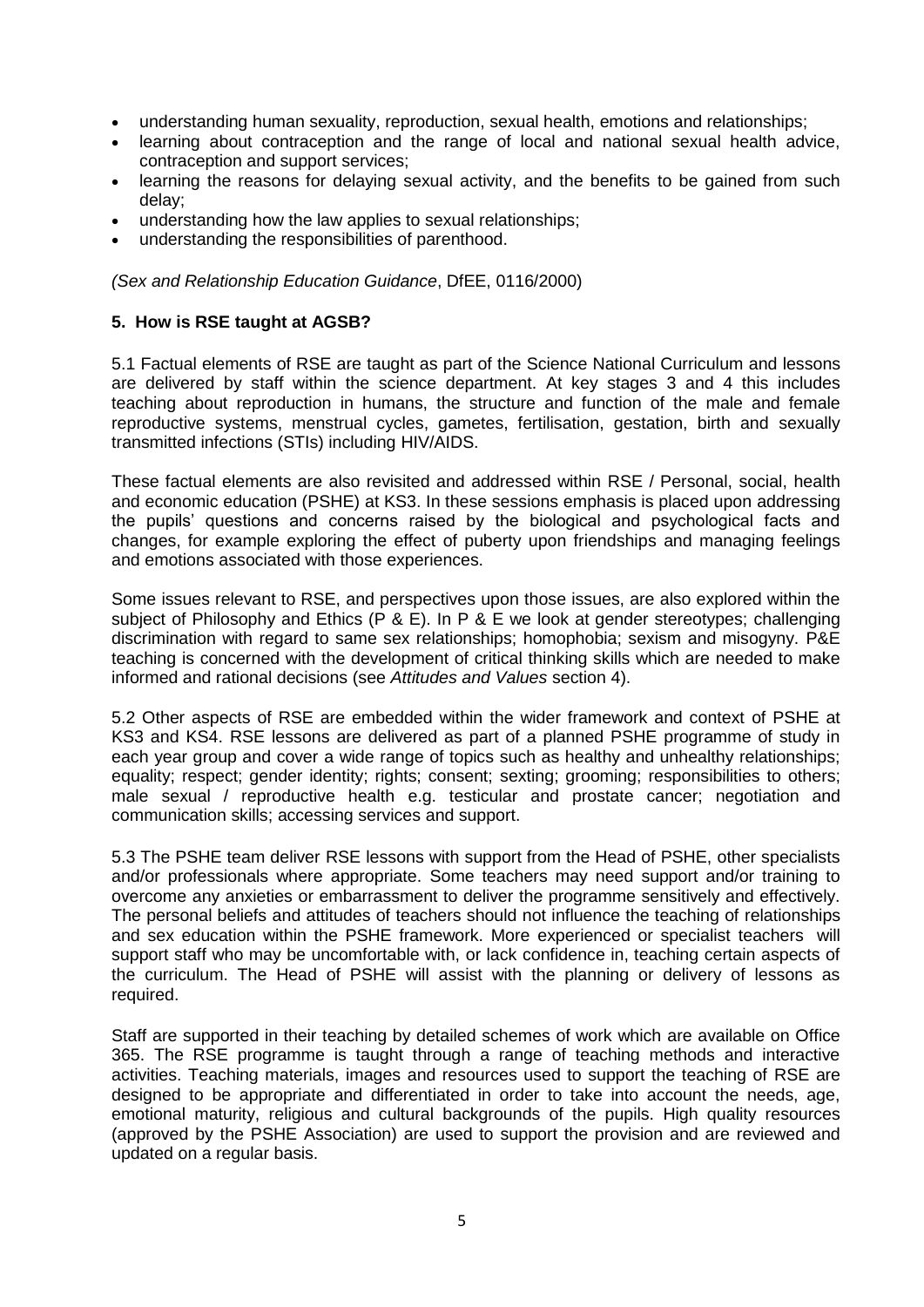Strategies are employed during lessons to allow time for review and reflection so that pupils are able to consolidate their own learning. Assessment is carried out at the end of selected modules and involves teacher, pupil and peer assessment and evaluation of knowledge and understanding, personal and social skills and attitudes to demonstrate progress made.

5.4 Teachers and all those contributing to the teaching of RSE will be expected to work within the principles and values framework as set out in this policy.

"Under the provisions of the Equality Act, schools must not unlawfully discriminate against pupils because of their age, sex, race, disability, religion or belief, gender reassignment, pregnancy or maternity, marriage or civil partnership, or sexual orientation (collectively known as the protected characteristics)."

(*Relationships Education, Relationships and Sex Education (RSE) and Health Education,*  DfE Draft for consultation, July 2018).

Any RSE lesson may consider questions or issues that some pupils may find sensitive. Before embarking on these lessons, ground rules and clear parameters should be established for the group. When pupils ask questions, we aim to answer them honestly and factually, within the ground rules established at the start of the sessions. When it is felt that answering a specific question would involve information at a level inappropriate to the development or maturity of the rest of the students, the question may be dealt with individually at another time.

5.5. Teachers are aware that effective RSE, which develops an understanding of what is and what is not appropriate in a relationship, can lead to a student making a disclosure. If a pupil makes a personal disclosure it should be made clear to the student that the teacher cannot offer or guarantee absolute confidentiality. The teacher should refer the matter to Head of Year; Head of PSHE or the Head/deputy head for Safeguarding as is appropriate. If a teacher has concerns about a pupil, or feels that the student is 'vulnerable' or 'at risk', then he/she should follow the school's safeguarding procedures. (See *Safeguarding and Child Protection Policy,* AGSB).

5.6 The delivery of the RSE programme is monitored and evaluated by the Head of PSHE. In order to maintain relevance and quality of the programme the Head of PSHE works closely with the pastoral heads of year and the senior management team to listen to, identify and respond to the student voice and the specific needs or requirements for each year group / key stage**.**

#### **6. Special educational needs and disabilities (SEND)**

We will ensure that RSE is inclusive and meets the needs of all our students to ensure accessibility. "At AGSB we believe that all pupils should be taught in a context appropriate to their individual needs." (SEND policy, AGSB).

**"**Schools have a duty to ensure that children with special educational needs and disabilities are properly included in relationships and sex education. Relationships and sex education should help all pupils understand their physical and emotional development and enable them to make positive decisions in their lives.

Some parents and carers of children with special educational needs may find it difficult to accept their children's developing sexuality. Some pupils will be more vulnerable to abuse and exploitation than their peers, and others may be confused about what is acceptable public behaviour. These children will need help to develop skills to reduce the risks of being abused and exploited, and to learn what sorts of behaviour are, and are not, acceptable.

Teachers may find that they have to be more explicit and plan work in different ways in order to